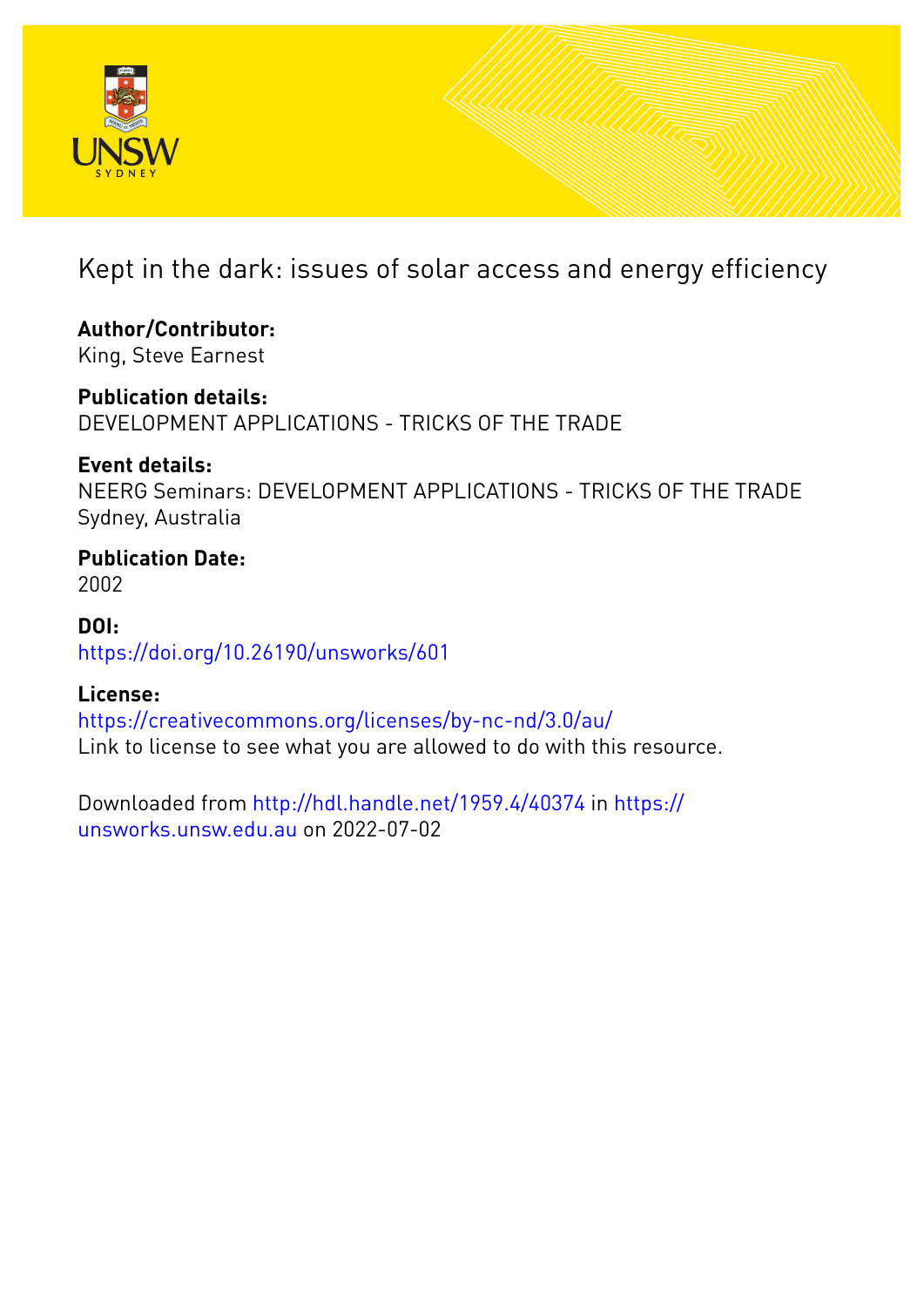

# **DEVELOPMENT APPLICATIONS**

# **TRICKS OF THE TRADE**

SYDNEY MASONIC CENTRE, FRIDAY 29 NOVEMBER 2002

## **Kept in the dark issues of solar access and energy efficiency**

Steve King B.Arch (Hons.) Dip.Bdg.Sc. SOLARCH UNSW

## **1.0 Introduction**

### **1.1 The need for sunshine**

Human beings' 'need' for sunlight seems rooted in evolution in natural conditions, and the extremely short distance in biological terms by which we have moved beyond this. It has proved extremely difficult to quantify. Generally, surveys show that people 'need' what they have, and are therefore inconclusive.

Little recent research has been done on social dimensions of preference for sun in dwellings. Dutch researchers in 1967 found that housewives expressed a preference for sunlight rather than a fine view from their living rooms, but no similar studies have been conducted in warmer climates. Brierley, in the U.K., concerned with low-rise, high density housing, concluded that the 'reasonable' spacing for privacy will usually 'automatically' allow for sufficient sunshine.

Studies have been conducted to try and determine why occupiers value sunlight, but have come up only with keywords suggesting romantic rather than pragmatic views: that it contributes to the 'feeling of warmth', 'pleasantness', 'sparkle' of interiors. It has been suggested that a view of sunlit surroundings may be enough to fulfil these. A *disinfectant* function of sunlight has long been recognized, and has entered the folk adages of many cultures, contributing to the reluctance to dispense with some sunshine in the home.

These various factors have led to the relatively recent attempts to incorporate provisions for minimum sunshine in a number of building codes. The inexactitude of knowledge in this area is reflected by the variety of the provisions. The basic principles still applied today, were laid down after World War 2.

In N.S.W. the Bunning Report of 1944 stated that a proposed building should not reduce to less than one hour the sun falling on the living room and main bedroom windows of an adjoining building between 9am and 3pm. This form of specification remains the one favoured by most local authorities, but the required period has been increased to either two, three and even four hours.

Various Municipal Councils in N.S.W. have in the past tried alternative approaches to specify varied periods of sunshine, on quite different percentages of variously elevated horizontal planes of adjacent blocks, with or without specifying times of the day, or periods of the year. This form of specification is/was favoured by those councils more preoccupied with 'solar opportunity' on the majority of undeveloped blocks in their area.

It is important to note that all such codes only seek to ensure sunshine reaching the building. It is up to the designer what to do with it.

#### **1.2 Solar access: energy and amenity**

Since the 1970's oil crisis, there has been some emphasis in state and local government policies on energy efficient design of dwellings. This has intensified more recently in response to the heightened awareness of the contribution of domestic household energy use to the generation of greenhouse gases.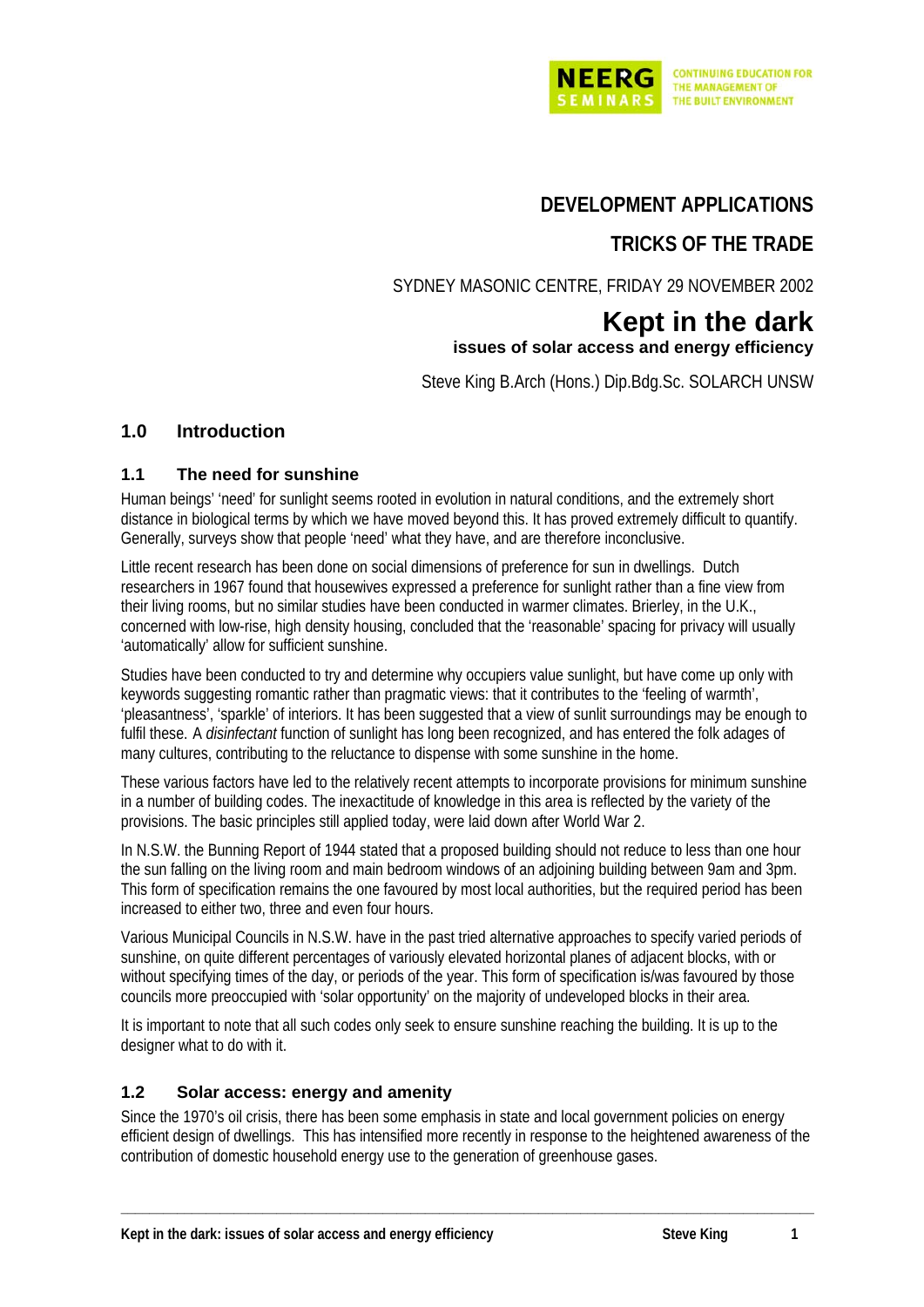

As part of the strategy to reduce household energy use for heating and cooling, passive solar design has been encouraged by most jurisdictions. Conventional passive solar design is applicable in much of temperate Australia. All design guidelines for dwellings since the early 1970's have reflected this emphasis. The chief consequence has been a concern with protecting solar access for northerly facing windows of existing dwellings, and potential north glazing of future dwellings on vacant land.

More recent research following the introduction of widespread mandated house energy ratings has suggested that much of the individual home market is dominated by project home designs that are relatively insensitive to orientation. The thermal performance of these project homes is likely to be rather less influenced by solar gain than had been assumed. To this finding might be added the difficulty of predicting by calculation the likely impact on the energy use of any typical dwelling of marginal variations in solar gain. It quickly becomes apparent that in enforcing minimum solar access requirements, approving authorities would have problems relying on objective comparative measures where these conflicted with other considerations in a development application.

On the other hand, amenity resulting from guaranteed winter access to sunshine in much of Australia is relatively easy to demonstrate, both in terms of thermal comfort opportunities, and in terms of various other factors contributing to the usability of private outdoor space.

## **1.3 Mandating solar access**

Where local government authorities mandate minimum solar access, they usually do so by provisions in their Residential Development Control Plans, sometimes with reference to other documents such as a more general code for energy efficiency. These DCP provisions are usually aligned with one of two model codes, being the *NSW Department of Planning* Residential Development Controls of 1990, and the Australian Model Code for Residential Development (AMCORD 95). These two models provide different levels of stringency, and it is not uncommon for applicants to refer to this discrepancy when seeking exemption from full compliance with Council's requirements.

When solar access standards are disputed by applicants, Councils should be wary of relying on their requirements being based on the NSW *Department of Planning* Residential Development Controls. In my opinion, the provisions of that document are unsafe. Specifically, they are:

- *Ambiguous*, in that, the recommendations fail to make clear whether it applies to adjacent properties, or to within a proposed development. It may be inferred that the former is more likely.
- *Anomalous*, in that the Explanatory Notes, Solar Access specifies, *inter alia* "The predominant feature is that access decreases as density increases…….", but Clause 2.7.2 Sunlight Standards specifies only one access standard independent of density.
- *Insufficiently specified*, in that they make no reference as to what *portion* (eg. living space glazing) of the dwelling, or what *proportion* of open space they are applicable.

AMCORD recommends slightly less stringent solar access criteria, but makes some nominal distinctions between amenity and energy objectives.

## **2.0 Demonstrating compliance in applications**

## **2.1 The Shadow Diagram**

For demonstrating compliance of proposed designs with minimum projected solar access, the ubiquitous requirement is submission of Shadow Diagrams.

Such diagrams are always specified as plan projections for mid-winter, with some Councils also requiring Equinox and possibly Summer projections. Most commonly, the diagrams required are for 9am, 12 noon and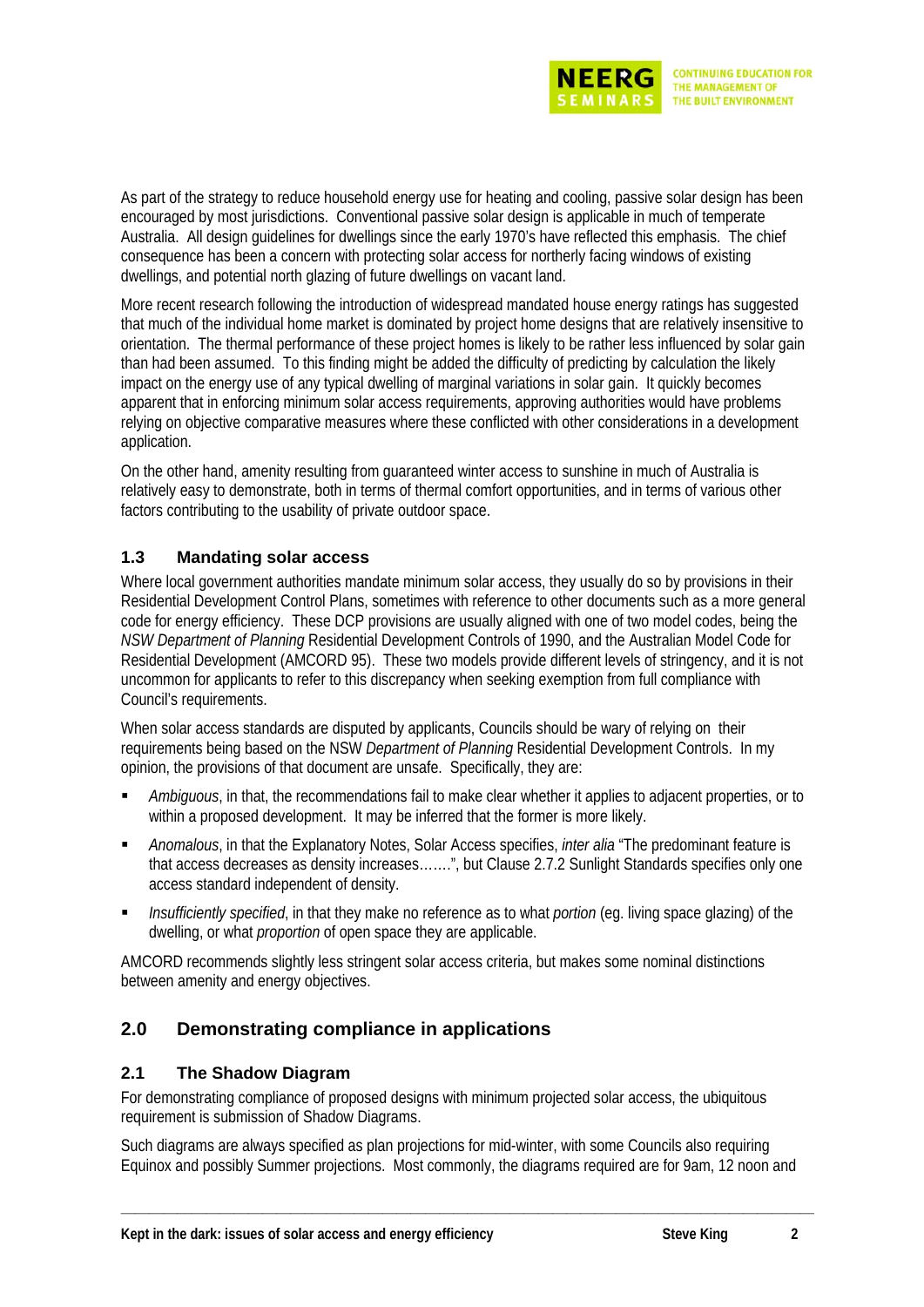

3pm. This bracket of time is itself based on notional usefulness of the received solar radiation as an energy source.

Some Councils explicitly require documentation of projected shadows at the same times on potentially affected building elevations. In my experience this requirement is rarely if ever enforced.

#### **2.2 Why are shadow diagrams always wrong?**

This rhetorical question deserves serious attention. In fact, shadow projections on an hourly or less frequent basis, almost always only in plan, are a very poor basis for establishing compliance with minimum guaranteed solar access. There are a variety of reasons for this:

- Shadow diagrams are onerous and time consuming to construct.
- Plan projections rarely contain much of the relevant information, such as accurate response to slope, etc. because the 3D geometry is difficult to visualise.
- Detailed answers to questions of solar access, to points of interest (such as windows) in vertical planes of different orientations and heights, are difficult or impossible to infer from plan projections.

In addition, shadow diagrams are prone to error and abuse through several mechanisms:

- *Wrong orientation.* The prime source of this error is the use of Magnetic North from survey plans. All solar projection relates to True North. In critical situations, typically involving narrow separation of buildings, this error can easily make the difference between apparently complying design, and severe and unacceptable overshadowing.
- *Misreading of sun position information.* The standard graphic source of apparent sun position data is unfamiliar in construction, and often misread by infrequent users.
- *Operational failure* of the projection. In other words, someone didn't know how to cast shadows.
- *Approximate or distorted shadow lengths.* This may be deliberate, or the result of incompetence. Even competent shadow casts may result in such distortion (usually in the applicant's favour), because the reference plane onto which the shadows are cast is arbitrary and elevated above natural ground level.
- *Misunderstanding of the 3D geometry* necessary to translate from sun angles relating to North, to those seen in the conventional architectural drawings — which are usually orthographic to the main walls of the building. Usually confusion of Altitude and Vertical Shadow Angles.
- *Missing detail.* Most commonly shadows of vegetation and other obstructions. Though the reasons for such omissions may be various, they invariably affect the judgement of comparative degrees of overshadowing.

So why are such Shadow Diagrams required by Councils, and obligingly provided by applicants? Because they are intuitive to look at — they look vaguely like the shadows that may eventuate. Yet, put simply, a shadow diagram cannot answer the key question: how much sun does a particular point in space receive?

All alternative means of analysing and presenting the solar access data are less intuitive abstractions.

#### **2.3 Preferred analysis tools**

There are a number of representations of solar access and overshadowing, which emphasize the representation of sunlit periods, rather than shaded conditions, and do so with much greater precision than shadow diagrams.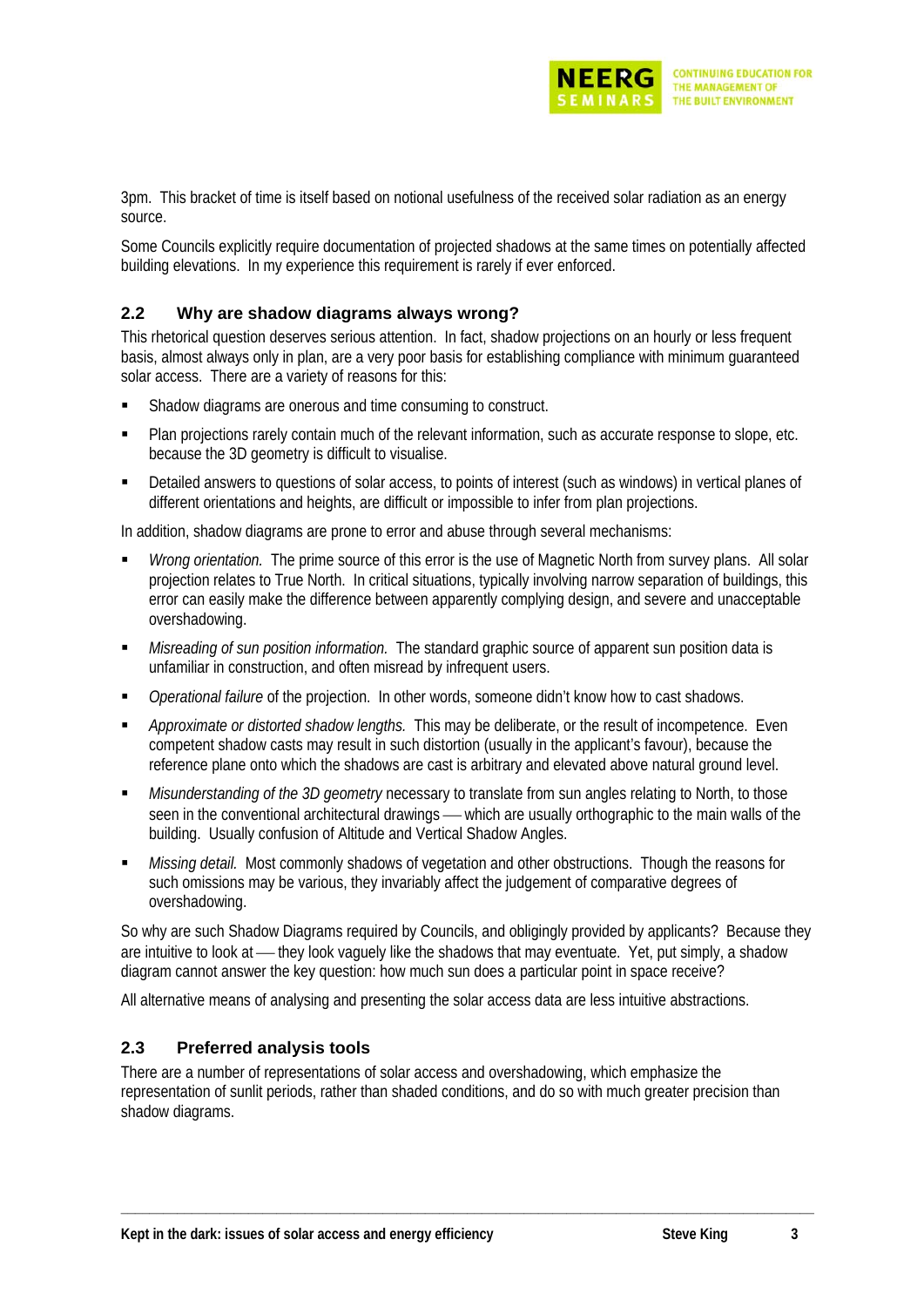

#### *2.3.1 Computer based*

Computers may be used to produce normal shadow diagrams, if the 3D model of the building and potentially affected surfaces have been entered. These may be animated, etc. and even accurately rendered. However, that is not the preferred use of the computational power, as the legibility of cast shadows is still deficient.

The preferred output from a comprehensive computer model is views of the building and its environs from the direction of the sun. Such views clearly and unambiguously distinguish sunlit from shaded surfaces — only sunlit surfaces can be seen.



June 21st - 2pm E.S.T.

**Figure 1 View from the direction of the sun** 

#### *2.3.2 Computer or manually based*

The most powerful of all technique for answering precisely how much sun a point receives over a whole year can be carried out readily by both manual and computing methods. It consists of projecting onto the stereographic sun position diagram the horizontal and vertical 'shadow angles' subtended from the point of interest by potential obstructions. Computers speed up the computation and representation.



**Figure 2 Potential obstructions superimposed on stereographic diagram of sun positions**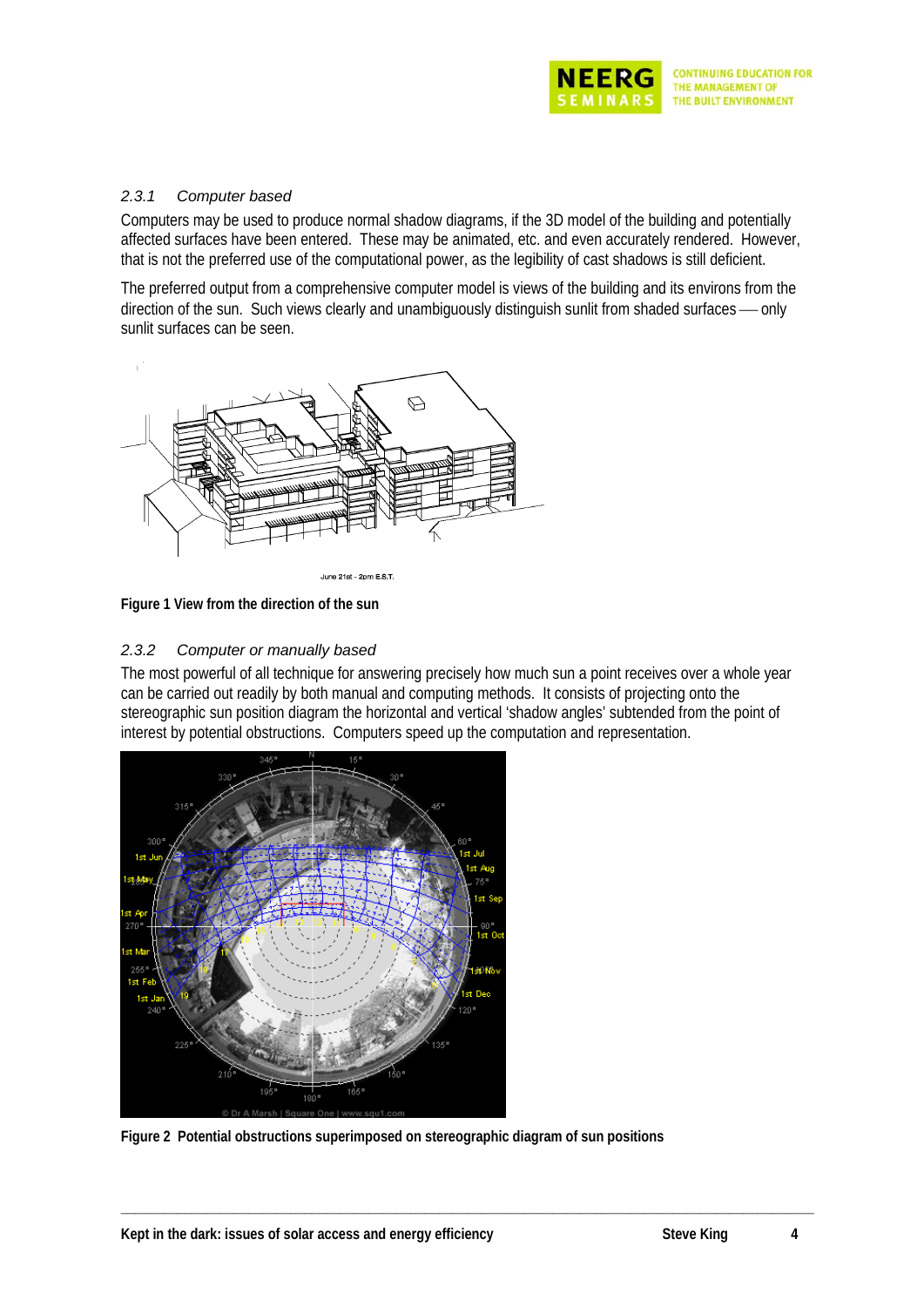

#### *2.3.3 Manual analysis*

#### SUNLIGHT INDICATORS

Effectively a derivation of the previous technique, but most suitable where only key dates of the year are of primary interest, pre-printed Sunlight Indicator templates may be used as transparencies superimposed on the hard copies of conventional architectural drawings. Relying only on simple computation of relative levels, they yield impressively accurate schedules of shaded and sunlit times for individual points in space.



**Figure 3 Sunlight Indicator for Sydney, June 22 superimposed on plan.** 

Sunlight indicators are by far the quickest and most effective way for Council staff to carry out compliance checking.

#### MODEL STUDIES

Where physical models are produced for other purposes, they may be examined for solar access and overshadowing by use of a simple polar sundial. The accuracy of the shadows is dependent on the distance of the light source, and the alignment between model and sundial.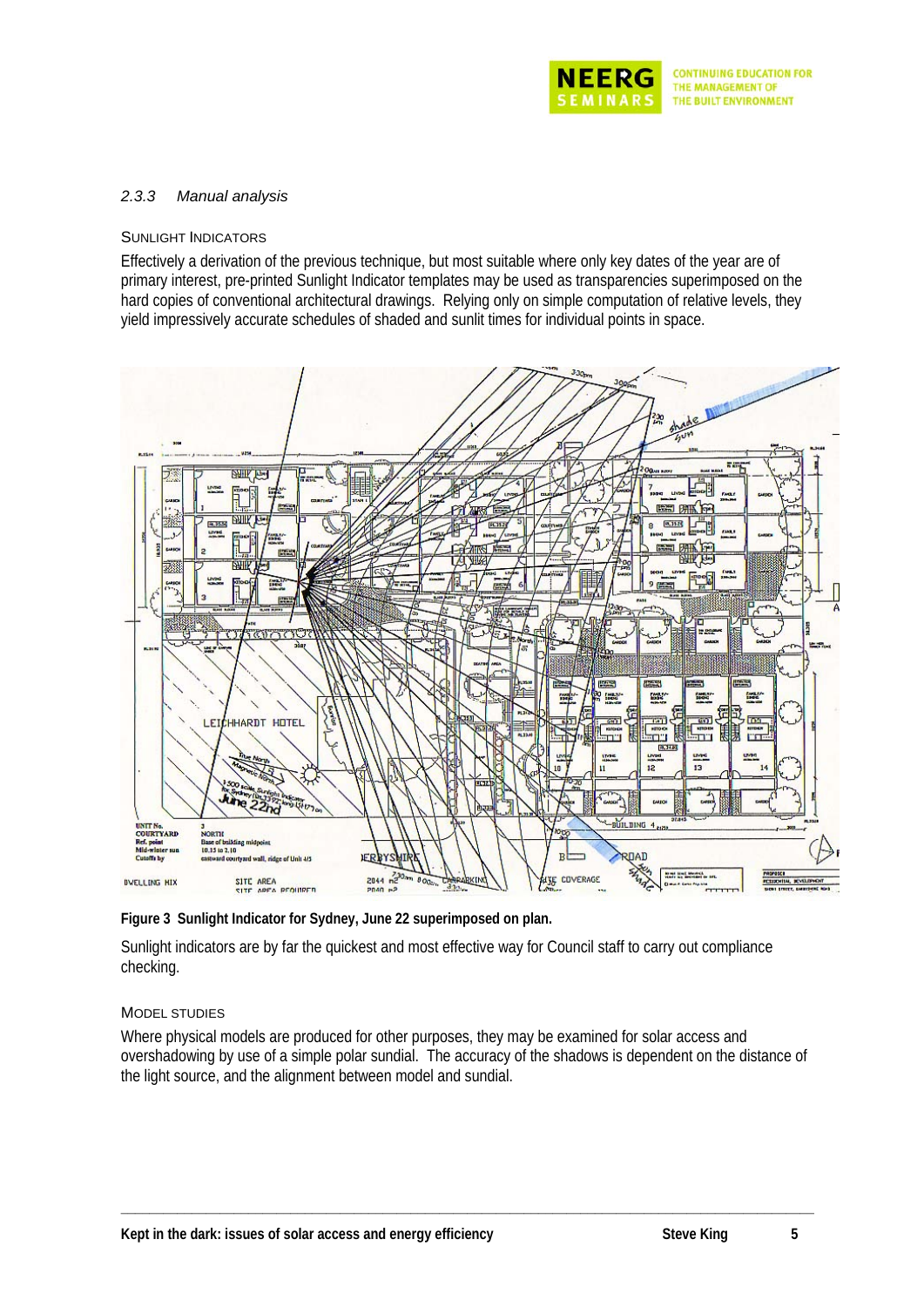



**Figure 4 Model with polar sundial** 

Model studies may be recorded by photography, and minuted. They are particularly well suited to preapplication conferencing.

## **3.0 References**

PHILLIPS R.O. **Sunshine and Shade in Australia** EBS Bulletin No.8

KING, Steve, D. RUDDER, J. BALLINGER & D. PRASAD **Site Planning in Australia: strategies for energy efficient urban planning** AGPS Canberra1997

**\_\_\_\_\_\_\_\_\_\_\_\_\_\_\_\_\_\_\_\_\_\_\_\_\_\_\_\_\_\_\_\_\_\_\_\_\_\_\_\_\_\_\_\_\_\_\_\_\_\_\_\_\_\_\_\_\_\_\_\_\_\_\_\_\_\_\_\_\_\_\_\_\_\_\_\_\_\_\_\_\_\_\_\_\_\_\_\_\_\_\_\_\_\_\_\_\_\_** 

SZOKOLAY, S.V. **Solar Geometry** PLEA Notes No.1, PLEA, Brisbane 1996

SZOKOLAY, S.V. **Climatic Data and its Use in Design** RAIA 1982

MARSH A. **Ecotect v5.0 software** Square One Research, Cardiff 2000